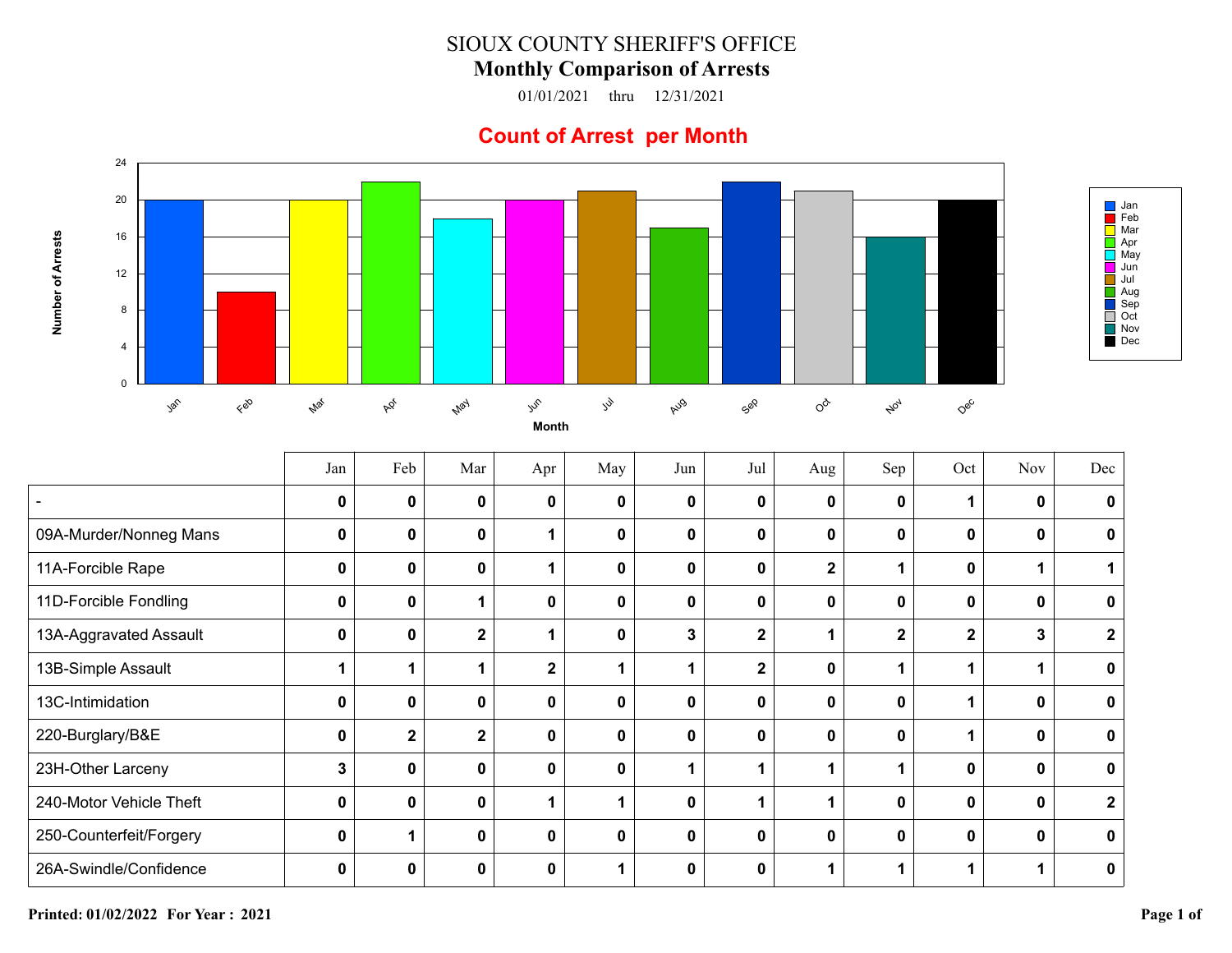| Total |
|-------|
| 1     |
| 1     |
| 6     |
| 1     |
| 18    |
| 12    |
| 1     |
| 5     |
| 7     |
| 6     |
| 1     |
| 5     |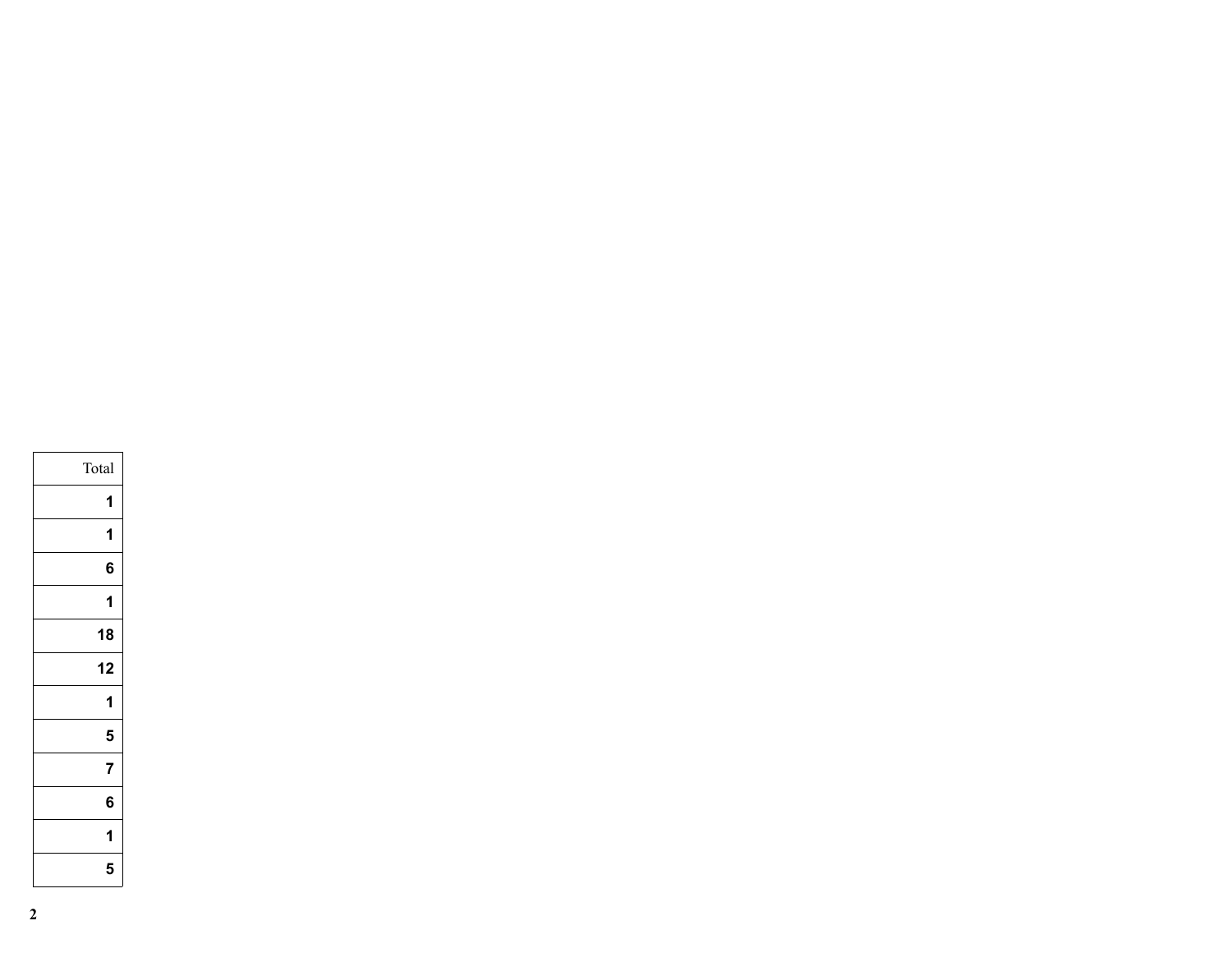|                             | Jan          | Feb          | Mar         | Apr          | May            | Jun | Jul          | Aug         | Sep         | Oct            | <b>Nov</b>     | Dec         |
|-----------------------------|--------------|--------------|-------------|--------------|----------------|-----|--------------|-------------|-------------|----------------|----------------|-------------|
| 290-Vandalism               | 1            | 0            | 0           | $\mathbf{0}$ | $\mathbf 2$    | 0   | $\mathbf{0}$ | $\mathbf 1$ | $\mathbf 1$ | $\mathbf 1$    | 0              | 0           |
| 35A-Drug/Narc Violation     | $\mathbf 2$  | 3            | $\mathbf 2$ | 1            | $\mathbf 0$    | 0   | 0            | $\mathbf 0$ | $\mathbf 2$ | $\mathbf 2$    | 3              | $\mathbf 2$ |
| 35B-Drug Equip Violation    | 0            | 0            | 0           | $\mathbf 0$  | $\pmb{0}$      | 0   | 0            | 0           | 0           | $\mathbf 2$    | 0              | $\mathbf 0$ |
| 520-Weapon Law Violation    | $\mathbf 2$  | 0            | 0           | 0            | 1              | 0   | 0            | 0           | 0           | 0              | 0              | $\mathbf 0$ |
| 720-Animal Cruelty Offenses | 0            | $\mathbf 0$  | $\mathbf 0$ | 0            | $\mathbf 0$    | 0   | 0            | $\mathbf 0$ | $\mathbf 1$ | $\mathbf 0$    | 0              | $\mathbf 0$ |
| 90B-Curf/Loiter/Vagancy     | 0            | 0            | $\mathbf 0$ | 0            | $\mathbf 0$    | 0   | 0            | $\mathbf 0$ | 1           | 0              | 0              | $\mathbf 0$ |
| 90D-Drive Under Infl        | 4            | 1            | 3           | 6            | 1              | 3   | 5            | 3           | 5           | 5              |                | 6           |
| 90E-Drunkenness             | 0            | 0            | 0           | $\mathbf 0$  | 1              | 0   | 0            | 0           | 0           | 0              | 0              | $\mathbf 0$ |
| 90F-Nonviol Family Off      | $\mathbf{2}$ | $\mathbf 0$  | $\mathbf 0$ | 0            | $\mathbf 0$    |     | 0            | $\mathbf 0$ | $\mathbf 0$ | 1              | 0              |             |
| 90G-Liquor Law Violation    | 0            | 0            |             | $\mathbf 0$  | $\mathbf 0$    | 0   | 0            | $\mathbf 0$ | $\mathbf 0$ | $\mathbf 0$    | $\overline{2}$ | $\mathbf 0$ |
| 90J-Trespassing             | 0            | $\mathbf 0$  | $\mathbf 0$ | $\bf{0}$     | $\mathbf 0$    | 1   | 0            | $\mathbf 0$ | $\mathbf 0$ | 0              | 0              | $\mathbf 0$ |
| 90Z-All Other Offenses      | $\mathbf{3}$ | $\mathbf{2}$ | 5           | 6            | $\overline{7}$ | 6   | 9            | 6           | 5           | $\overline{3}$ | $\overline{2}$ | 5           |
| <b>INFO-INFORMATION</b>     | $\mathbf{2}$ | 0            | 3           | 3            | 3              | 4   | 1            | 1           | 1           | $\mathbf 0$    | $\overline{2}$ |             |
| Total                       | 20           | 10           | 20          | 22           | 18             | 20  | 21           | 17          | 22          | 21             | 16             | 20          |